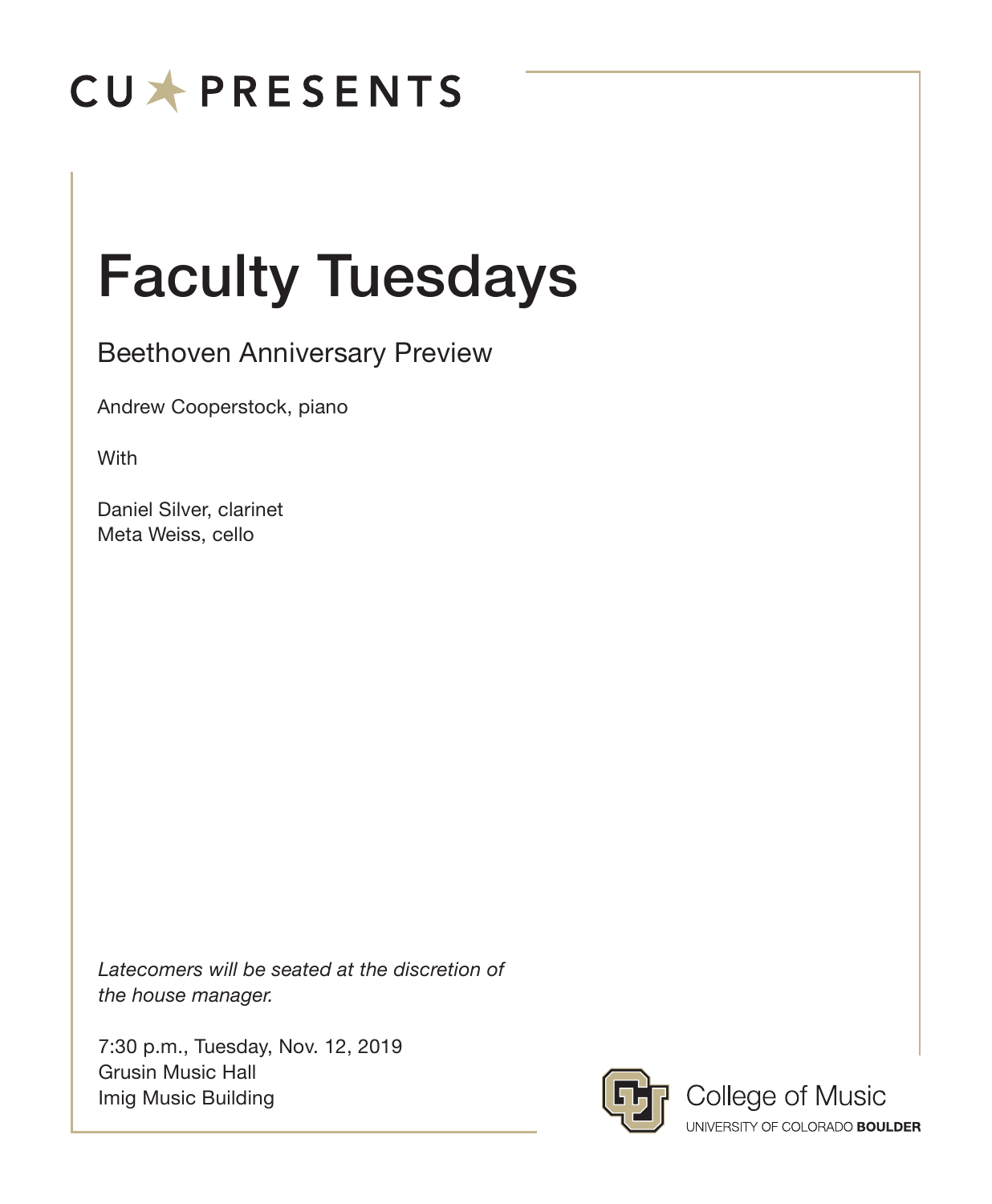## Program

#### Piano Sonata No. 1 in F Minor, Op. 2, No. 1 (1795) Ludwig van Beethoven

II. Adagio

III. Menuetto and Trio: Allegretto

IV. Prestissimo

*Andrew Cooperstock, piano*

Sonata No. 1 in F Major for Piano and Cello, Op. 5, No. 1 (1796)

I. Adagio sostenuto—Allegro

II. Rondo: Allegro vivace

*Andrew Cooperstock, piano and Meta Weiss, cello*

Trio in B-Flat Major for Piano, Clarinet, and Cello, Op. 11 (1798)

I. Allegro con brio II. Adagio III. Tema con variazioni

> *Andrew Cooperstock, piano Daniel Silver, clarinet Meta Weiss, cello*

## Personnel

Pianist Andrew Cooperstock performs widely as soloist and chamber musician and has appeared throughout six continents, including performances at New York's Carnegie Hall, Lincoln Center and the United Nations and in such international locales as London, Paris, Geneva, Beijing, Seoul, Accra, Kiev, Vladivostok, Canberra, Quito and Lima. He has recorded piano works by Leonard Bernstein for Bridge Records and Deutsche Grammophon; premiered works by composers Lowell Liebermann, John Fitz Rogers, Rob Paterson and Aaron Copland; and participated in commissioning works by Eric Stern, Robert Starer, Dan Welcher and Meira Warshauer. Cooperstock has performed with the Takács Quartet, the Ying Quartet, the Dorian Quintet, violinist James Buswell, violist Roberto Diaz and many more. He is a member of the Colorado Chamber Players, a

regular soloist with the Boulder Chamber Orchestra and a founder of Trio Contraste. With violinist William Terwilliger, as Opus Two, Cooperstock has recorded the complete works for piano and violin by Aaron Copland, appearing throughout North and South America, Europe, Australia, Asia and Africa. With cellist Andres Diaz, Opus Two has recorded chamber music by Lowell Liebermann and Paul Schoenfield. Prize-winner in the National Federation of Music Clubs Artist Competition, the New Orleans International Piano Competition and the United States Information Agency's Artistic Ambassador Auditions, Cooperstock has since served as juror for the New Orleans International Piano Competition, the Iowa International Piano Competition and the Liszt-Garrison International Competition, among others. Cooperstock holds degrees from The Juilliard School and

I. Allegro (1770-1827)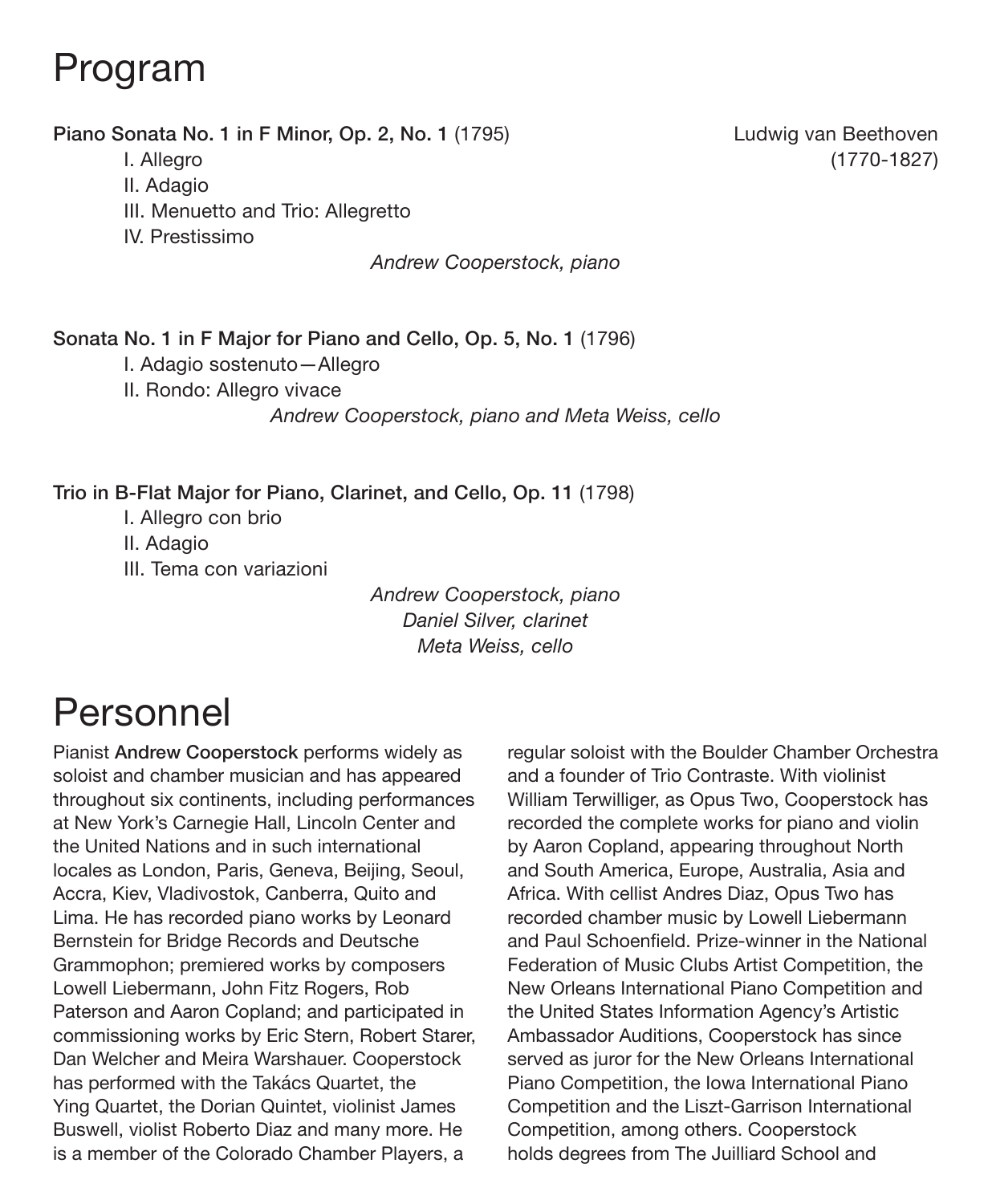the Cincinnati and Peabody conservatories. A Steinway artist, he is acting assistant director of the Saarburg International Music Festival and School (Germany), a member of the artist-faculty at the International Concerto Festival (Czechia) and professor of piano at the University of Colorado Boulder, where he was also artistic director of the CU Bernstein at 100 celebration.

Praised by the Washington Post for his "sense of freedom and extraordinary control," clarinetist Daniel Silver is active as a soloist, chamber musician, orchestral performer, clinician and teacher. He has served as principal clarinet of the Baltimore Opera Orchestra, the Washington Chamber Symphony (Kennedy Center) and the National Gallery Orchestra. From 1980 to 1987, he was the principal clarinet of the Hong Kong Philharmonic, appearing often as a concerto soloist. From 1988 to 2000, he was a member of the Contemporary Music Forum of Washington, D.C. in residence at the Corcoran Gallery, taking part in premiere performances of many works by noted composers. Silver has performed with the Baltimore Symphony and the Pittsburgh Symphony Orchestra, including Carnegie Hall concerts with David Zinman and Lorin Maazel. He has been a concerto soloist with the Washington Chamber Symphony, the National Chamber Orchestra, the Roanoke Symphony and others. He has played under many of the leading conductors of recent decades, including Seiji Ozawa, Leonard Bernstein and Andre Previn. His festival credits include Tanglewood and Aspen and he now spends his summers at the Interlochen Arts Camp, where he has been a faculty member since 1991. In recent seasons, Silver has performed in Europe and Asia, as well as having been a featured performer on National Public Radio's "Performance Today" for domestic concerts. He has recorded for the Marco Polo, Naxos and CRI labels. A graduate of Northwestern University and the University of Michigan, his teachers have included Thomas Peterson, Robert Marcellus and Deborah Chodacki. Silver taught previously at the Chinese University of Hong Kong and the Hong Kong Academy for the Performing Arts, Towson University and the

Baltimore School for the Arts. In demand as a clinician and adjudicator, he has served on panels in the United States, Asia and Australia.

American cellist Meta Weiss made her international debut at the age of seven in Utrecht, Holland, and has established herself as one of the leading artists of her generation. An acclaimed soloist and chamber musician, her performances have taken her to venues throughout the United States and internationally, including Carnegie Hall, The Kennedy Center, Boston Symphony Hall, The Kimmel Center, Royal Albert Hall, The Sydney Opera House, Melbourne Recital Centre and Teatro Britanico (Peru). She has garnered top prizes in numerous competitions, including Irving M. Klein International String Competition, Washington International, Seattle Ladies Musical Club, Carmel Music Society, Schadt and Yamaha Young Performing Artist Award. As a member Break of Reality, she was selected by the U.S. Department of State as a "musical ambassador," touring across America, Kazakhstan, Turkmenistan, Azerbaijan and Brazil. Weiss has been featured on NPR on many occasions, including as guest artist on the shows *A Prairie Home Companion*, *Performance Today*, *Northwest Focus Live!*, and *From the Top*. Her album *Entendre* (Sono Luminus) is the winner of the Violoncello Foundation Listener's Choice Award. Other albums include *A Dué Celli*, recorded with cellist David Requiro, and a forthcoming album on the Decca Label with the Streeton Trio. Weiss was appointed as chamber music coordinator at the CU Boulder in 2019, where she is responsible for the coordination of all chamber music throughout the College of Music. She has served as artist-faculty at festivals such as Icicle Creek Chamber Music Festival, Olympic Music Festival, Manchester Music Festival and Melbourne Cello Festival. She received her Bachelor of Music from Rice University, graduating magna cum laude, and both her Master of Music and Doctor of Musical Arts at The Juilliard School. Weiss performs on a Gioffredo Cappa cello, c. 1690, generously provided for her by an anonymous supporter.